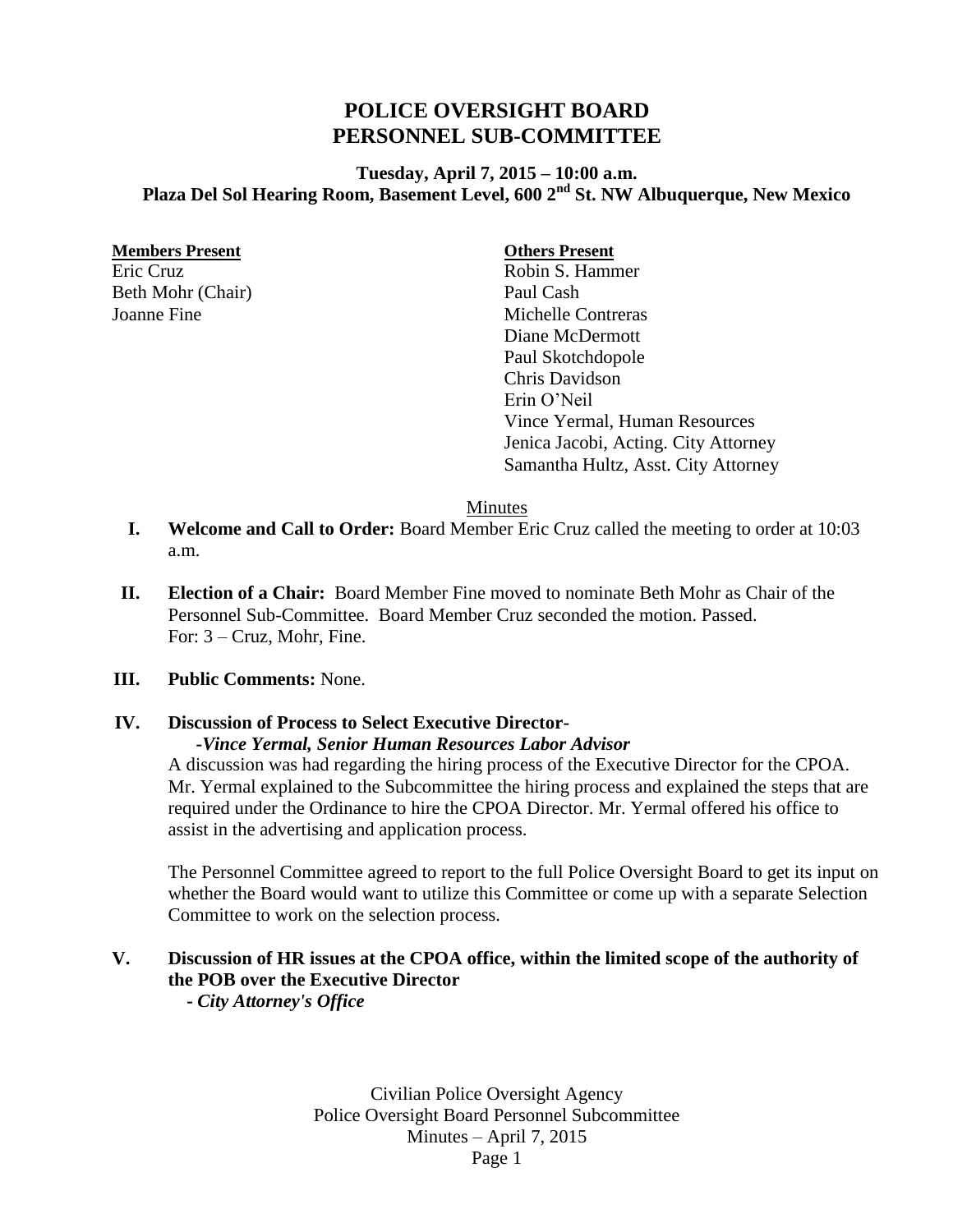Board Member Fine moved for the Personnel Committee to enter into an Executive Session with Assistant City Attorney's Jacobi and Hultz to discuss the complaint against the Acting Executive Director. Board Member Eric Cruz seconded the motion. Passed. For: 3 – Fine, Mohr, Cruz Roll call: Fine, Mohr, Cruz

After the Executive Session, Chair Mohr indicated that a closed Executive Session was held to discuss personnel issues at the CPOA Administrative Office in respect to the Acting Executive Director and that no decisions were made while in closed session.

Personnel Committee Board Member Fine moved to have the committee go back into regular session. Board Member Cruz seconded the motion. Passed. For: 3 – Cruz, Mohr, Fine.

## **VI. Discussion of Contract for Independent Legal Counsel**

The Subcommittee held a discussion regarding the process to hire the Independent Legal Counsel. The Committee agreed to start the hiring process of the Independent Legal Counsel by drafting an NM State Bar Bulletin advertisement soliciting letters of interest from interested parties and presented to the full Board for approval. In addition, a formalized process to hire a permanent Independent counsel after June 30, 2015 would be discussed in more detail in upcoming future committee meetings. Moved by Board Member Fine. Board Member Cruz seconded the motion. Passed.

For: 3 – Cruz, Mohr, Fine.

#### **VII. Other Business & Committee Recommendations**

A discussion was had regarding the duties of the Personnel Committee. Board Member Fine summarized the following:

1. To define the roles of the Subcommittee and what duties they will be in charge of;

2. To evaluate the performance of the Executive Director and the structure of the CPOA for effectiveness relative to their goals;

3. To explore the practices of other CPOA's and their Executive Director's duties as a position to determine what changes, if any, would produce better results;

4. To request a report of a State of the Agency, that would list the cases and workflow of the CPOA;

5. Begin the search of an Executive Director to provide 3 names to Council per ordinance;

6. Begin the selection of the Board's Independent Legal Counsel.

## **VIII. Next Meeting set for Monday, April 27 2015 at 1:30 p.m.**

**IX. Adjournment:** Board Member Cruz moved to adjourn the meeting. Board member Fine seconded. Passed. For: 3 – Cruz, Mohr, Fine.

The meeting adjourned at 11:51 a.m.=[

Civilian Police Oversight Agency Police Oversight Board Personnel Subcommittee Minutes – April 7, 2015 Page 2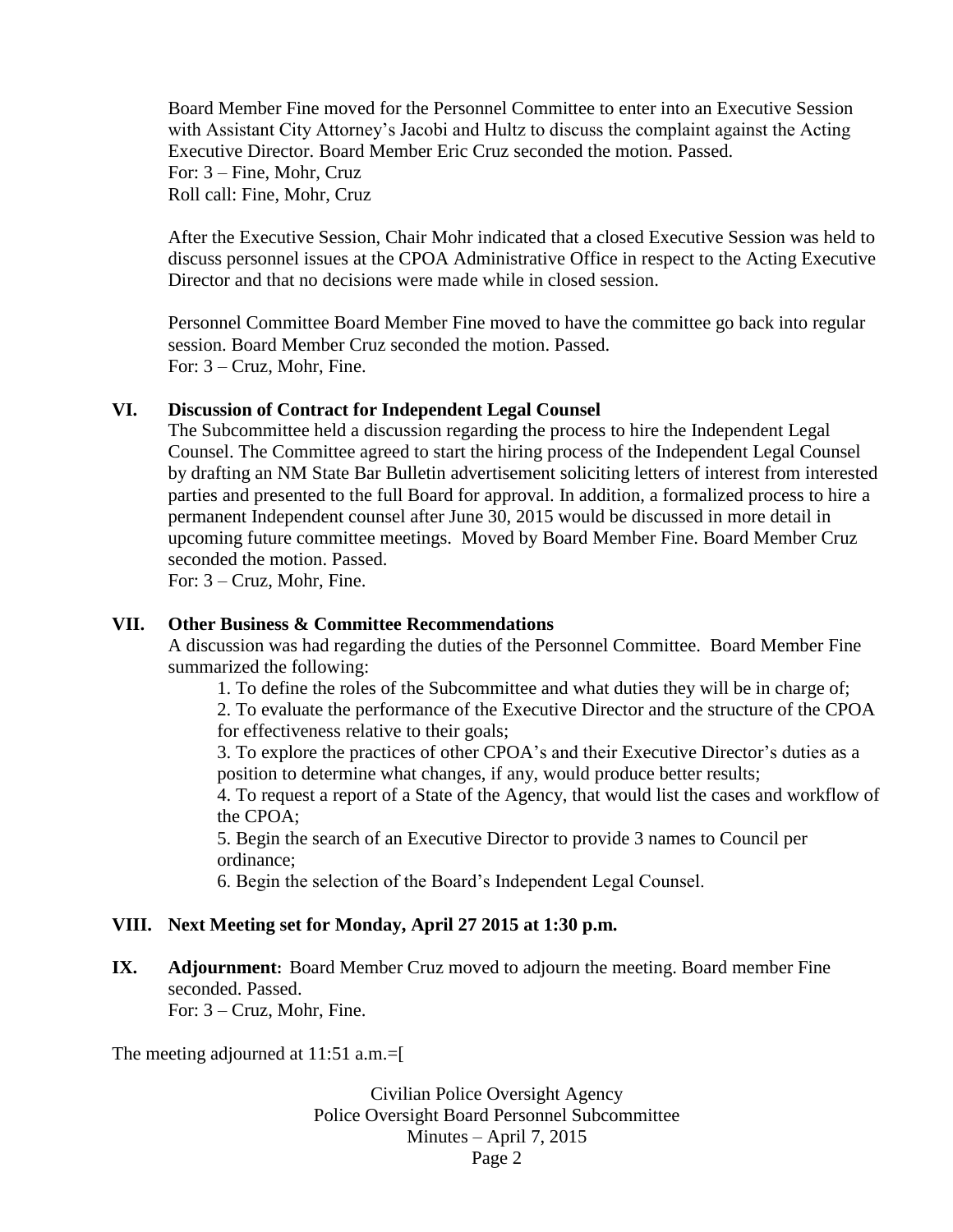Civilian Police Oversight Agency Police Oversight Board Personnel Subcommittee Minutes – April 7, 2015 Page 3